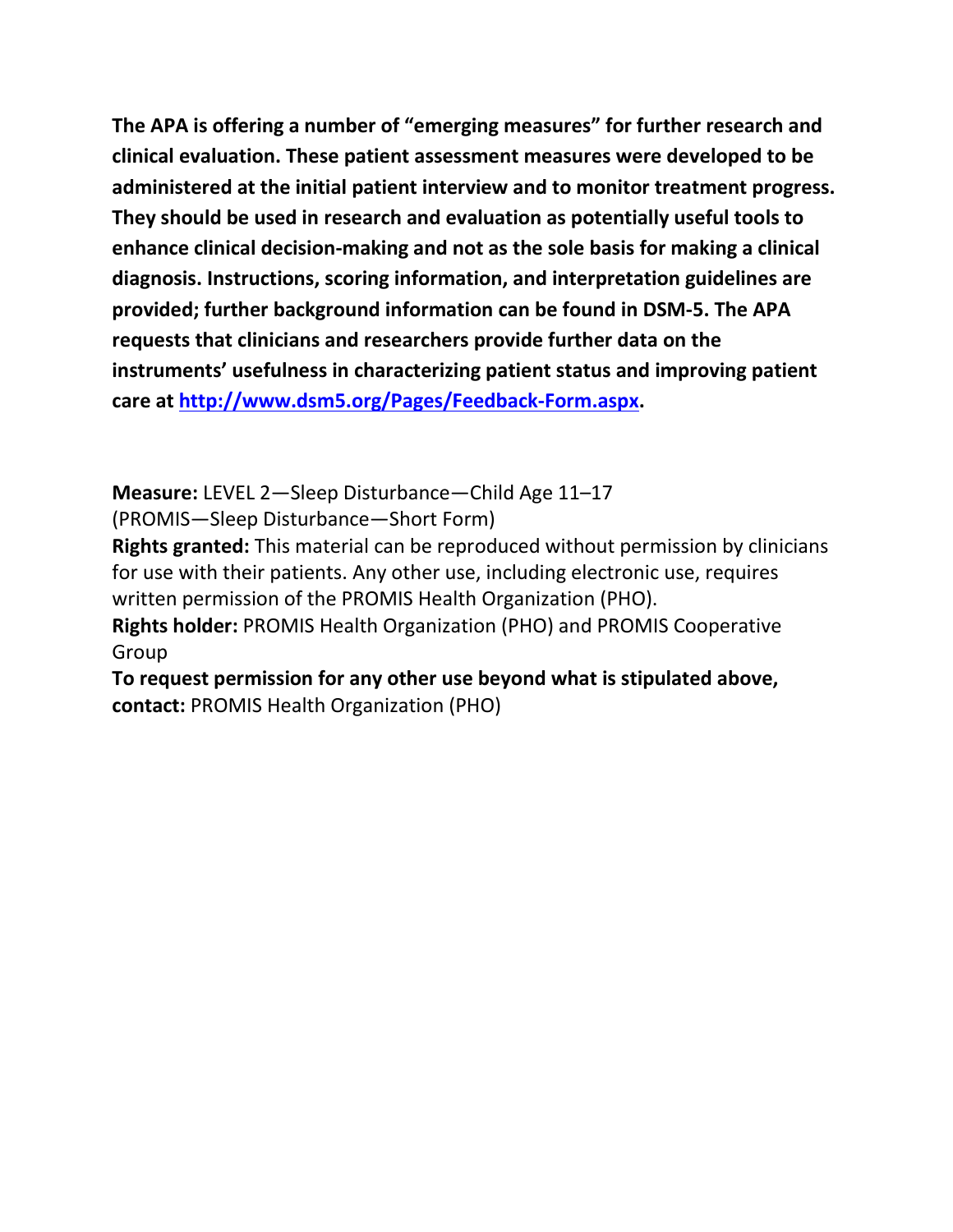## **LEVEL 2—Sleep Disturbance—Child Age 11–17\***

\* PROMIS—Sleep Disturbance—Short Form**<sup>1</sup>**

**Name: Date: Age: Constant Base: Age: Sex: and Male ■ Female** Date:

**Instructions to the child:** On the DSM-5 Level 1 cross-cutting questionnaire that you just completed, you indicated that *during the past 2 weeks* you have been bothered by "not being able to fall asleep or stay asleep or by waking up too early" at a mild or greater level of severity. The questions below ask about these feelings in more detail and especially how often you have been bothered by a list of symptoms **during the past 7 days. Please respond to each item by**  marking  $(\checkmark)$  or x) one box per row.

|                                  |                  |              |                  |              |                     | <b>Clinician</b><br><b>Use</b> |
|----------------------------------|------------------|--------------|------------------|--------------|---------------------|--------------------------------|
| In the past SEVEN (7) DAYS       | Not at all       | A little bit | Somewhat         | Quite a bit  | <b>Very</b><br>much | <b>Item</b><br><b>Score</b>    |
| My sleep was restless.           | $\Box$ 1         | $\Box$ 2     | $\square$ 3      | $\Box$ 4     | $\square$ 5         |                                |
|                                  |                  |              |                  |              |                     |                                |
| I was satisfied with my sleep.   | $\Box$ 5         | $\Box$ 4     | $\Box$ 3         | $\square$ 2  | $\Box$ 1            |                                |
|                                  |                  |              |                  |              |                     |                                |
| My sleep was refreshing.         | $\Box$ 5         | $\Box$ 4     | $\Box$ 3         | $\Box$ 2     | $\Box$ 1            |                                |
|                                  |                  |              |                  |              |                     |                                |
| I had difficulty falling asleep. | $\Box$ 1         | $\square$ 2  | $\square$ 3      | $\Box$ 4     | $\square$ 5         |                                |
|                                  |                  |              |                  |              |                     |                                |
| In the past SEVEN (7) DAYS       | <b>Never</b>     | Rarely       | <b>Sometimes</b> | <b>Often</b> | <b>Always</b>       |                                |
| I had trouble staying asleep.    | $\Box$ 1         | $\Box$ 2     | $\Box$ 3         | $\Box$ 4     | $\Box$ 5            |                                |
|                                  |                  |              |                  |              |                     |                                |
| I had trouble sleeping.          | $\Box$ 1         | $\Box$ 2     | $\square$ 3      | $\Box$ 4     | $\square$ 5         |                                |
|                                  |                  |              |                  |              |                     |                                |
| I got enough sleep.              | $\Box$ 5         | $\Box$ 4     | $\square$ 3      | $\Box$ 2     | $\Box$ 1            |                                |
|                                  |                  |              |                  |              |                     |                                |
| In the past SEVEN (7) DAYS       | <b>Very Poor</b> | Poor         | Fair             | Good         | Very good           |                                |
| My sleep quality was             | $\Box$ 5         | $\Box$ 4     | $\Box$ 3         | $\Box$ 2     | $\Box$ 1            |                                |
| <b>Total/Partial Raw Score:</b>  |                  |              |                  |              |                     |                                |
| <b>Prorated Total Raw Score:</b> |                  |              |                  |              |                     |                                |
| <b>T-Score:</b>                  |                  |              |                  |              |                     | N/A                            |

<sup>1</sup>This measure has not been validated in children.

*©2008-2012 PROMIS Health Organization (PHO) and PROMIS Cooperative Group.*

*This material can be reproduced without permission by clinicians for use with their patients.*

*Any other use, including electronic use, requires written permission of the PHO.*